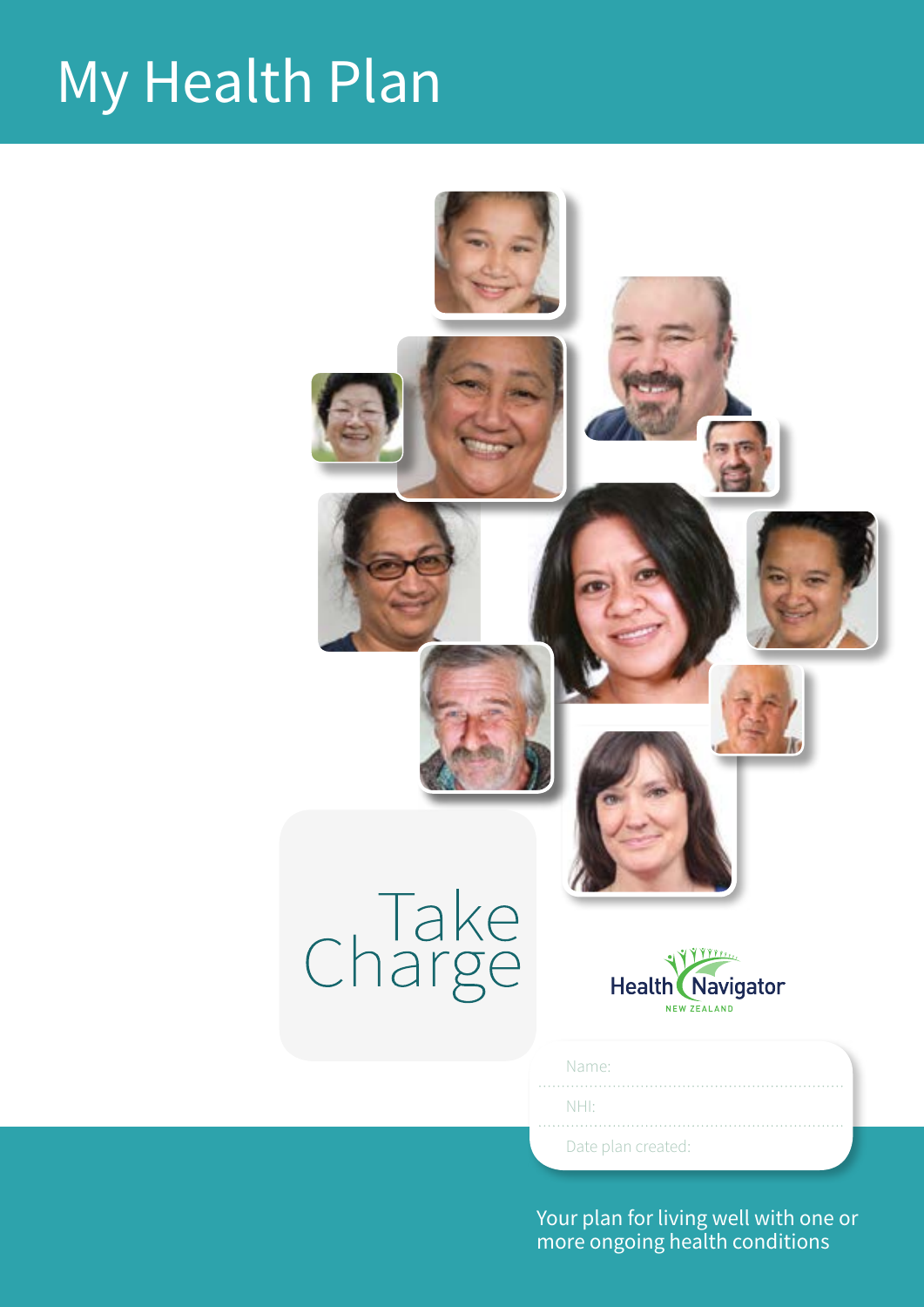### About me

• About my health condition(s)

#### This plan is so everyone involved in my health knows:

| What is important to me and my goals<br>The main decisions that my healthcare team and I have made |     |                                                                                  |            |
|----------------------------------------------------------------------------------------------------|-----|----------------------------------------------------------------------------------|------------|
|                                                                                                    |     |                                                                                  |            |
|                                                                                                    |     |                                                                                  |            |
|                                                                                                    |     | The people/family/whānau I want to include in any decisions about my health are: |            |
|                                                                                                    |     |                                                                                  |            |
|                                                                                                    |     |                                                                                  |            |
| About me: (such as what I do, any disabilities, my hobbies and interests)                          |     |                                                                                  |            |
|                                                                                                    |     |                                                                                  |            |
|                                                                                                    |     |                                                                                  |            |
|                                                                                                    |     |                                                                                  |            |
| My health conditions and ongoing issues:<br>1.                                                     |     | 2.                                                                               |            |
| 3.                                                                                                 |     | 4.                                                                               |            |
| 5.                                                                                                 |     | 6.                                                                               |            |
| 7.                                                                                                 |     | 8.                                                                               |            |
| Any allergies and medical alerts:                                                                  |     |                                                                                  |            |
|                                                                                                    |     |                                                                                  |            |
|                                                                                                    |     |                                                                                  |            |
| I have a Patient Portal                                                                            | Yes | No, but I want to know more                                                      | Not for me |
| I have an Advance Care Plan                                                                        | Yes | No, but I want to know more                                                      | Not for me |
| I have an Advance Directive                                                                        | Yes | No, but I want to know more                                                      | Not for me |

For more information about patient portals and advance care plans see **page 36 and page 37** of the accompanying toolkit.

fl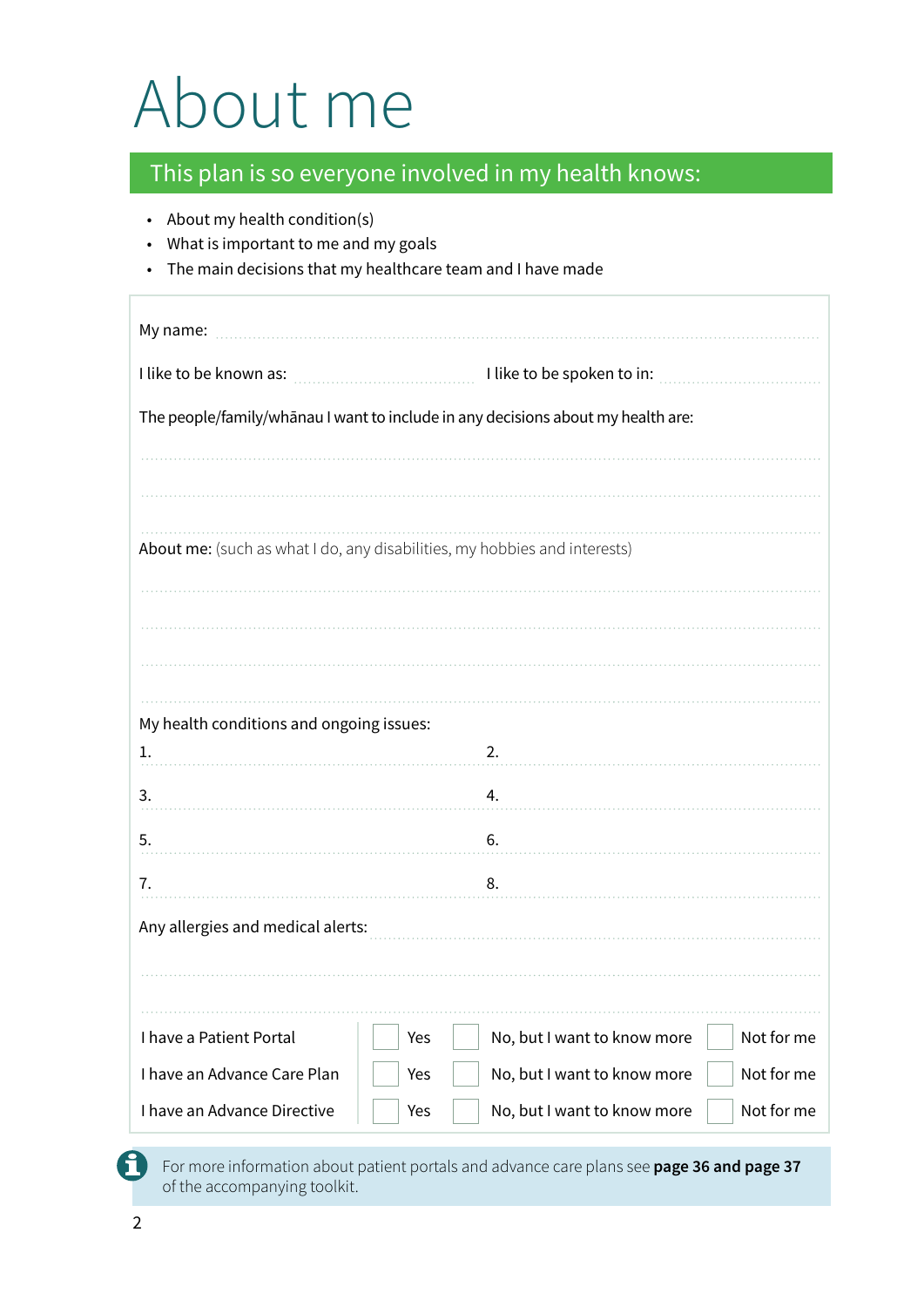## My healthcare team

### My healthcare team's contact details

|                  |                                                     | In an emergency: [11] an emergency:                                                  |
|------------------|-----------------------------------------------------|--------------------------------------------------------------------------------------|
|                  |                                                     |                                                                                      |
|                  |                                                     | My support team (including family/whānau, specialist, nurse specialist, physio etc): |
| Name:            | Role:                                               | I can visit/ call/ text/ use social media:                                           |
|                  |                                                     |                                                                                      |
|                  |                                                     |                                                                                      |
|                  |                                                     |                                                                                      |
|                  |                                                     |                                                                                      |
|                  |                                                     |                                                                                      |
|                  |                                                     |                                                                                      |
|                  |                                                     |                                                                                      |
| <b>HELPLINES</b> | There is always someone who can help, day or night. |                                                                                      |
|                  |                                                     | Healthline 0800 611 116 for free advice from trained registered nurses.              |
|                  |                                                     | Depression Helpline 0800 111 757 for a trained counsellor.                           |
|                  |                                                     | Phone or text 1737 to talk with someone now if you are worried about suicide.        |
|                  |                                                     | Anxiety Line 0800 ANXIETY (2694 389) for a trained therapist.                        |

*Take Charge: My Health Plan v3.3 May 2019*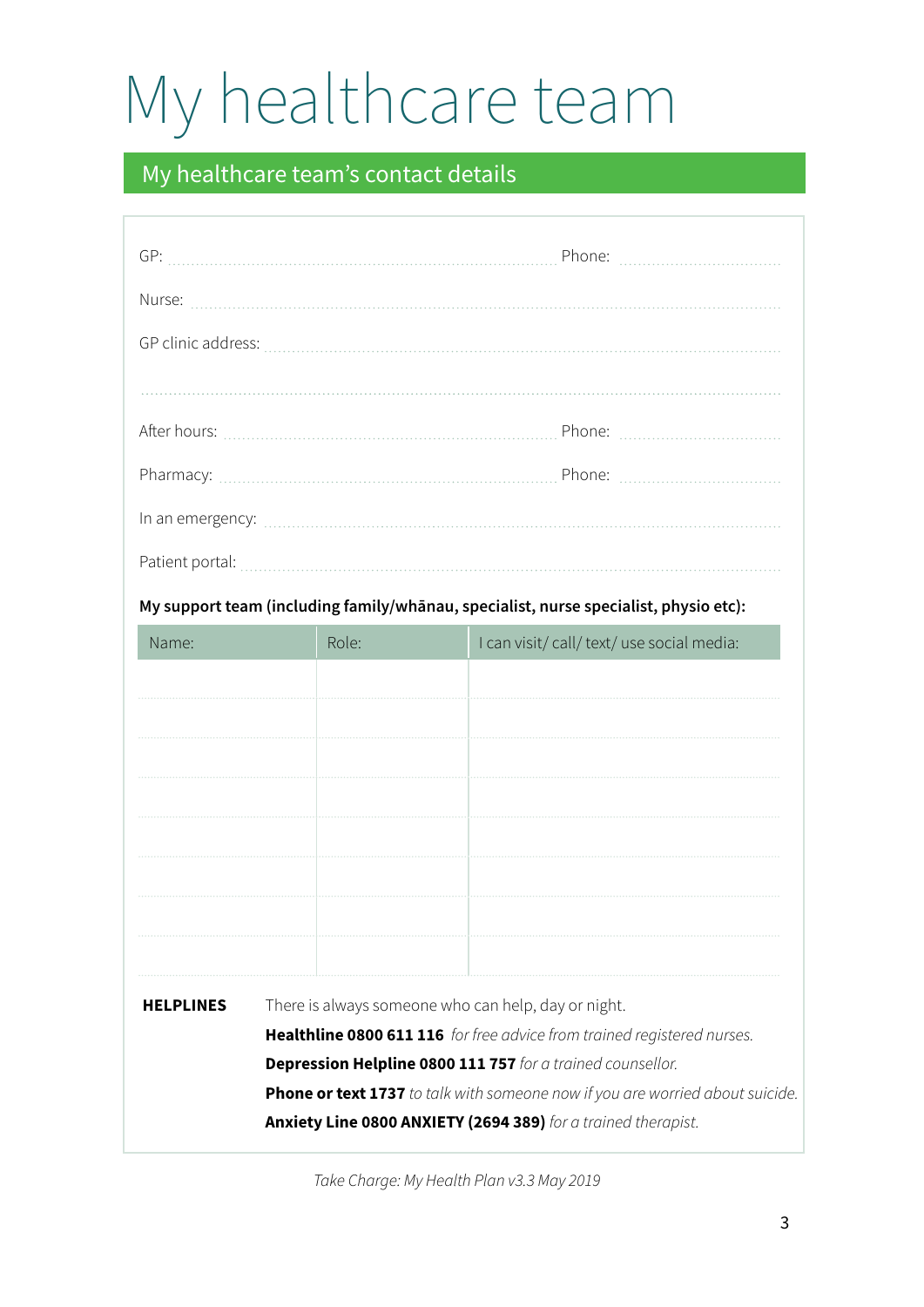### Medicines list

|                         |                  |  | List of all my medicines, puffers, creams, drops and supplements |  |  |  |  |                                                                                                                                                                                                                                                      |
|-------------------------|------------------|--|------------------------------------------------------------------|--|--|--|--|------------------------------------------------------------------------------------------------------------------------------------------------------------------------------------------------------------------------------------------------------|
|                         | Questions        |  |                                                                  |  |  |  |  |                                                                                                                                                                                                                                                      |
|                         | What is it for?  |  |                                                                  |  |  |  |  |                                                                                                                                                                                                                                                      |
|                         | Bed              |  |                                                                  |  |  |  |  |                                                                                                                                                                                                                                                      |
|                         | Dinner           |  |                                                                  |  |  |  |  |                                                                                                                                                                                                                                                      |
| Medication times & dose | Lunch            |  |                                                                  |  |  |  |  |                                                                                                                                                                                                                                                      |
|                         | B/fast           |  |                                                                  |  |  |  |  |                                                                                                                                                                                                                                                      |
|                         | Iking<br>Mal     |  |                                                                  |  |  |  |  |                                                                                                                                                                                                                                                      |
|                         | Strength         |  |                                                                  |  |  |  |  |                                                                                                                                                                                                                                                      |
|                         | Medicine name(s) |  |                                                                  |  |  |  |  | Also include puffers, eye drops, vitamins, supplements, herbal/rongoa products. Talk with your doctor, nurse or pharmacist before stopping<br>any medicines. Copy this sheet if you need a second page or download one from www.hn.org.nz/takecharge |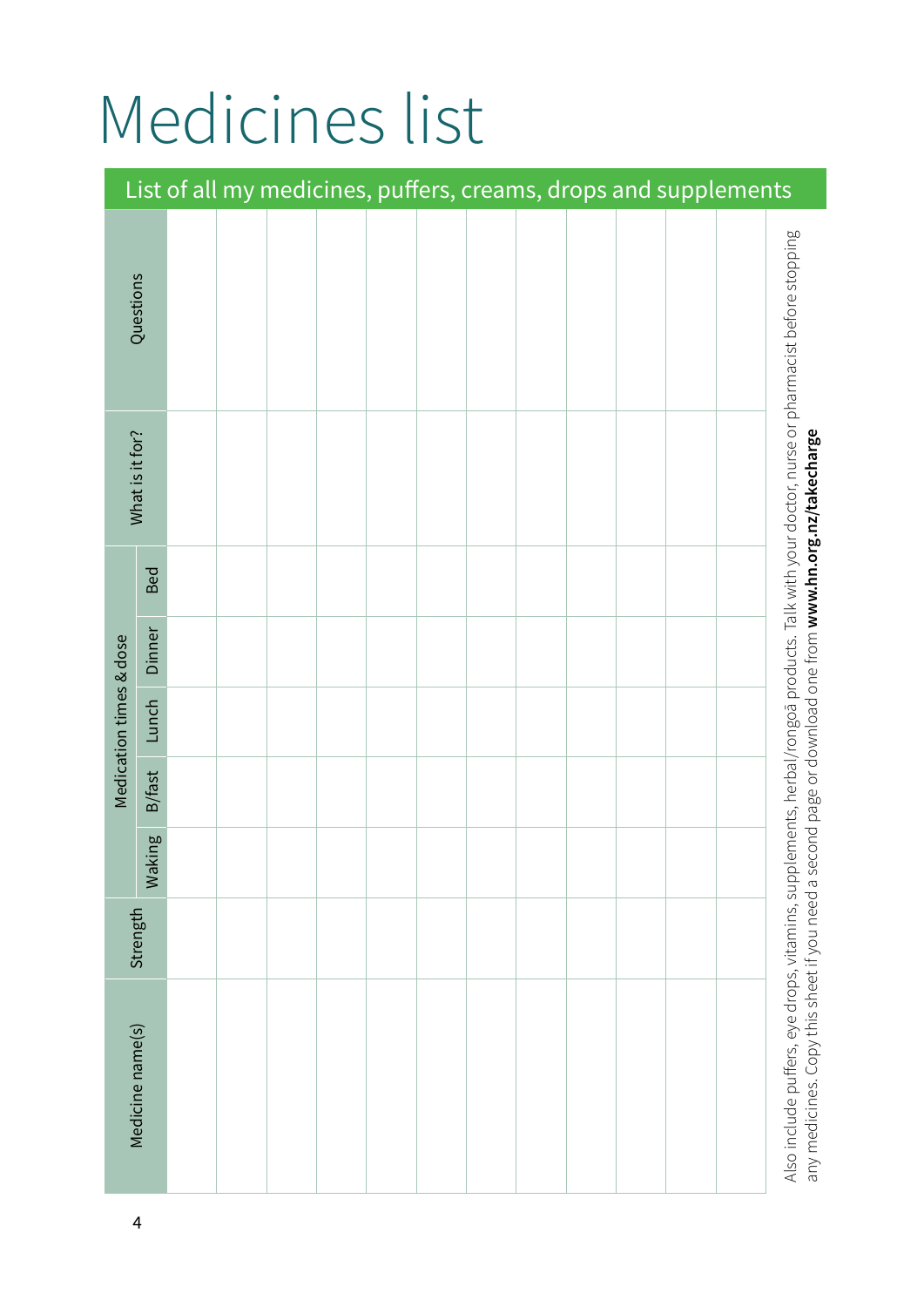## What's important to me?

#### Let's identify what is important to you

- $\triangleright$  This helps you keep motivated to keep well.
- Don't let health issues stop you from doing the things that are important to you.

#### **Here are some things that other people have said are important to them:**



*Write down what is most important to you*:

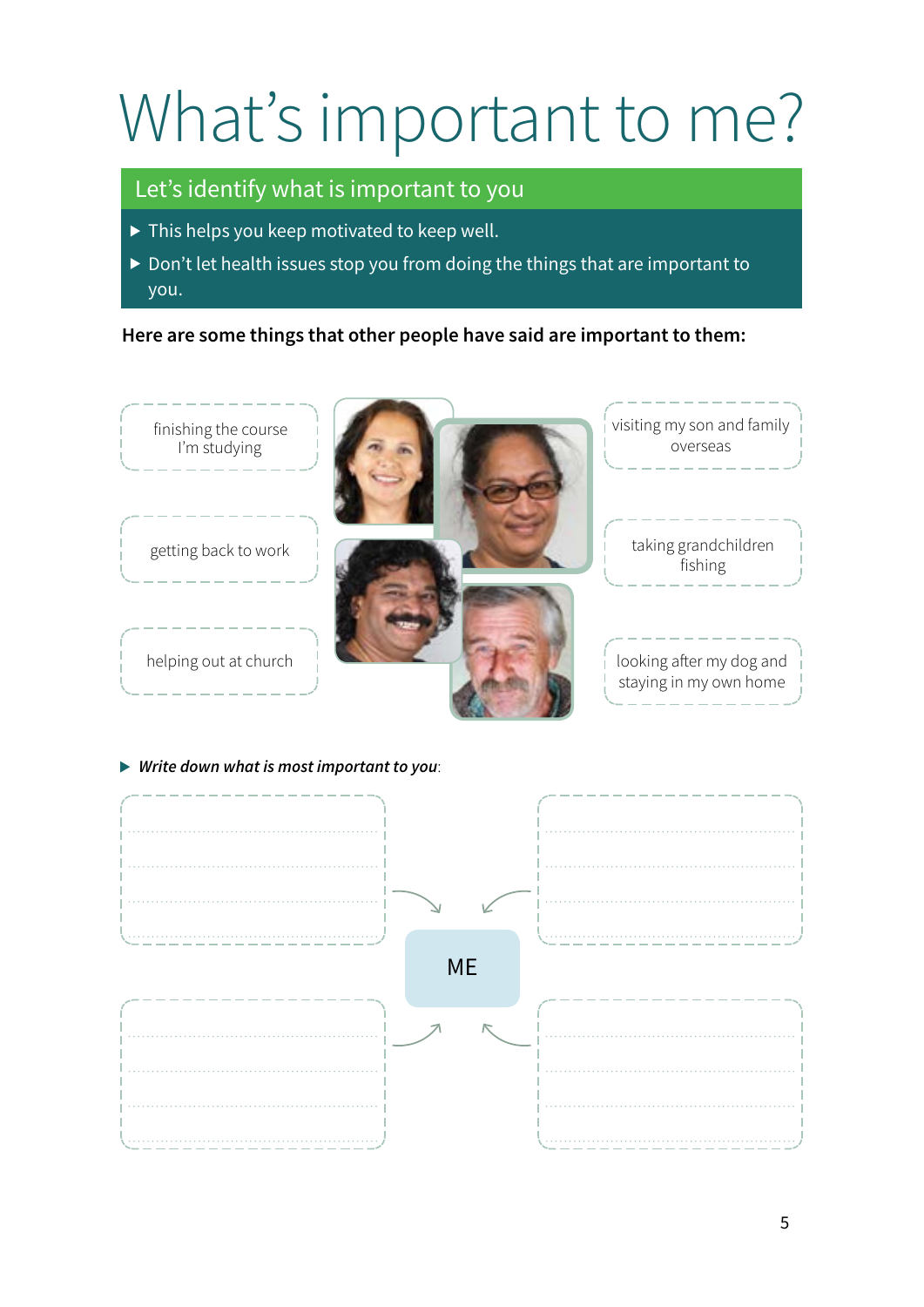## What's stopping me?

Lots of things can make it harder to do what is important to you

#### Look at each problem below and circle the number that's the closet fit for you:

|                                             | Not a problem |         |                |             |                 |             | Big problem                             |
|---------------------------------------------|---------------|---------|----------------|-------------|-----------------|-------------|-----------------------------------------|
| Smoking                                     | $\odot$       | $\,1$   | $\overline{2}$ | 3           | $\overline{4}$  | 5           | ☺                                       |
| Stress, and worry                           | $\odot$       | $\,1$   | $\overline{2}$ | $\mathsf 3$ | $\overline{4}$  | 5           | $\odot$                                 |
| Feeling low, sad, down                      | $\odot$       | 1       | $\overline{2}$ | 3           | $\overline{4}$  | 5           | $\odot$                                 |
| Shortness of breath                         | $\odot$       | $\,1$   | $\overline{2}$ | 3           | $\overline{4}$  | 5           | ☺                                       |
| Being tired, no energy                      | $\odot$       | $\!1$   | $\overline{2}$ | $\mathsf 3$ | $\overline{4}$  | 5           | $\odot$                                 |
| Sleep problems                              | $\odot$       | $\!1$   | $\overline{2}$ | 3           | $\overline{4}$  | 5           | $\odot$                                 |
| Pain                                        | $\odot$       | $\,1$   | $\overline{2}$ | 3           | $\overline{4}$  | 5           | $\odot$                                 |
| Family issues                               | $\odot$       | $\,1$   | $\overline{2}$ | 3           | $\overline{4}$  | 5           | $\odot$                                 |
| Understanding my health condition(s)        | $\odot$       | 1       | $\overline{2}$ | 3           | $\overline{4}$  | 5           | $\odot$                                 |
| Being able to relax                         | $\odot$       | $\,1$   | $\overline{2}$ | $\mathsf 3$ | $\overline{4}$  | $\mathsf S$ | $\odot$                                 |
| Being overweight                            | $\odot$       | $1\,$   | $\overline{2}$ | 3           | $\overline{4}$  | 5           | $\odot$                                 |
| Money issues                                | $\odot$       | $\,1$   | $\overline{2}$ | 3           | $\overline{4}$  | 5           | ☺                                       |
| Being active                                | $\odot$       | $\!1$   | $\overline{2}$ | 3           | $\overline{4}$  | 5           | $\odot$                                 |
| Getting out and doing things that I enjoy   | $\odot$       | 1       | $\overline{2}$ | 3           | $\overline{4}$  | 5           | $\odot$                                 |
| Sexual problems                             | $\odot$       | $\,1$   | $\overline{2}$ | $\mathsf 3$ | $\overline{4}$  | 5           | $\odot$                                 |
| Healthy eating                              | $\odot$       | $\,1$   | $\overline{2}$ | $\mathsf 3$ | $\overline{4}$  | 5           | $\odot$                                 |
| Work                                        | $\odot$       | $\!1$   | $\overline{2}$ | 3           | $\overline{4}$  | 5           | ☺                                       |
| Taking medicines                            | $\odot$       | $\,1$   | $\overline{2}$ | $\mathsf 3$ | $\overline{4}$  | 5           | $\odot$                                 |
| Knowing what to do when I get sick          | $\odot$       | 1       | $\overline{2}$ | 3           | 4               | 5           | $\odot$                                 |
| Drinking too much alcohol                   | $\odot$       | 1       | $\overline{2}$ | 3           | 4               | 5           | ☺                                       |
| Stressful relationships                     | $\odot$       | $\perp$ |                | $2 \t3$     | $4\overline{ }$ | 5           | $\odot$                                 |
| In the anything else you would like to add? |               |         |                |             |                 |             | Show th<br>to your<br>healthca<br>team! |

**s to your care**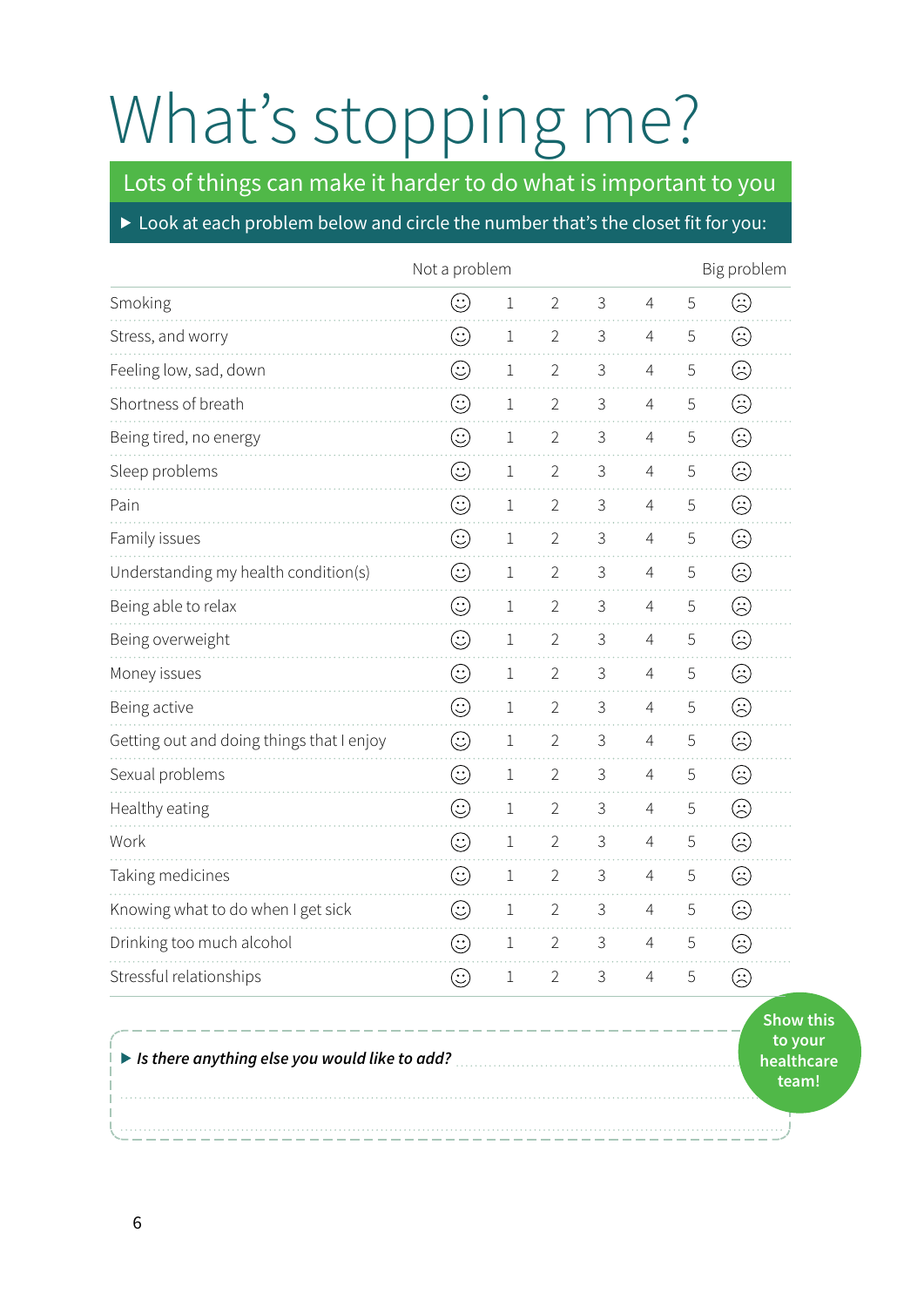# My Plan

### My goal and action plan

| How will this help?                                                                       |  |  |  |  |  |                  |
|-------------------------------------------------------------------------------------------|--|--|--|--|--|------------------|
| What could I do to achieve this: Make a list, choose one thing you could do.              |  |  |  |  |  |                  |
|                                                                                           |  |  |  |  |  |                  |
|                                                                                           |  |  |  |  |  |                  |
|                                                                                           |  |  |  |  |  |                  |
|                                                                                           |  |  |  |  |  |                  |
|                                                                                           |  |  |  |  |  |                  |
| How much or how often will I do this:                                                     |  |  |  |  |  |                  |
|                                                                                           |  |  |  |  |  |                  |
| When will I do this:                                                                      |  |  |  |  |  |                  |
|                                                                                           |  |  |  |  |  |                  |
|                                                                                           |  |  |  |  |  |                  |
| Who can help me:                                                                          |  |  |  |  |  |                  |
|                                                                                           |  |  |  |  |  |                  |
|                                                                                           |  |  |  |  |  |                  |
| How confident am I that I can do this: $\circledcirc$ 1 2 3 4 5 6 7 8 9 10 $\circledcirc$ |  |  |  |  |  |                  |
| Other things I will do to help and ask my healthcare team about:                          |  |  |  |  |  |                  |
|                                                                                           |  |  |  |  |  | <b>Show this</b> |
|                                                                                           |  |  |  |  |  | to your          |
|                                                                                           |  |  |  |  |  | healthcare       |
| Things I am not ready to do yet:                                                          |  |  |  |  |  | team!            |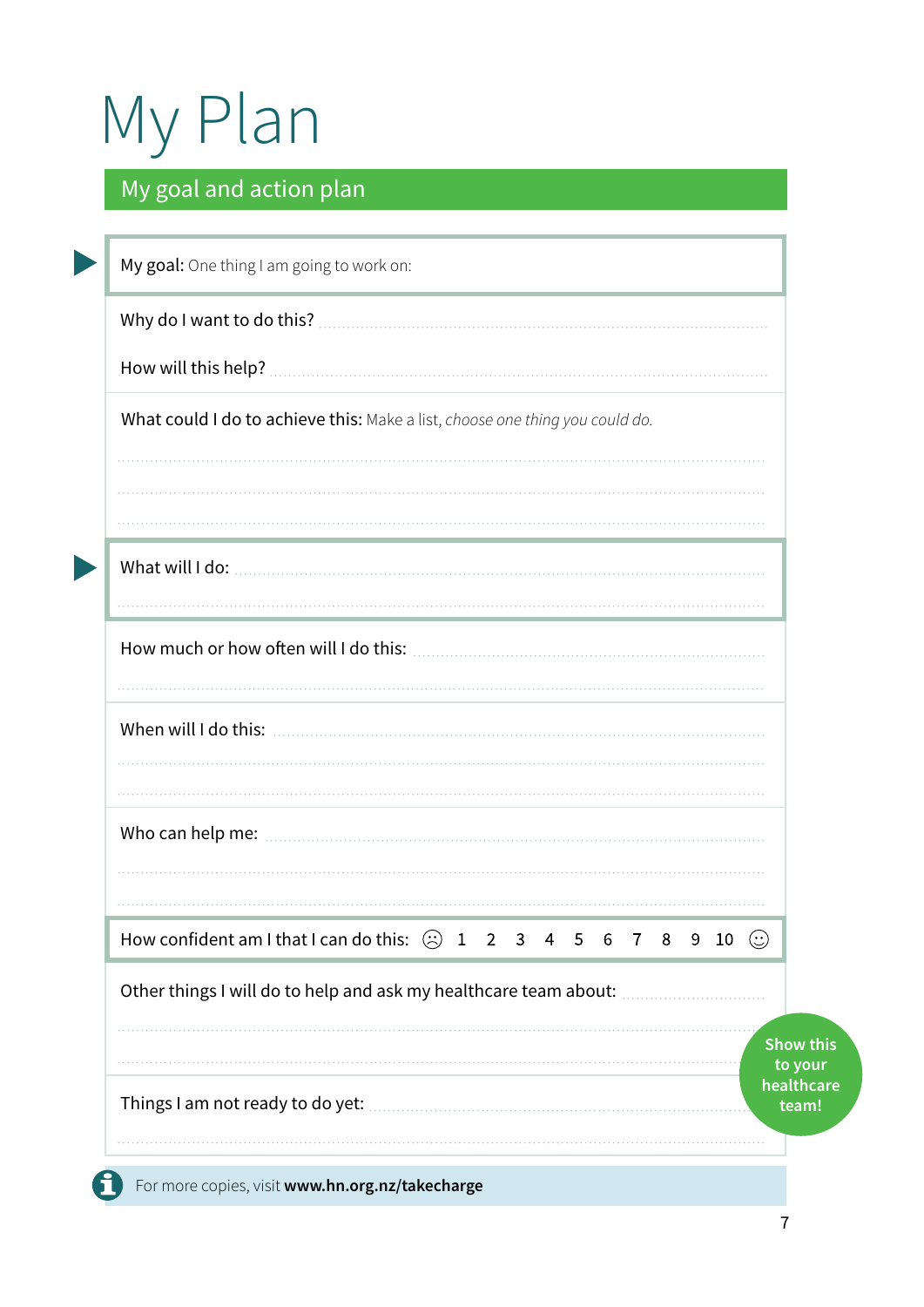## My Plan

|                  |  | Other key health or wellbeing issues |  |  |  |  |                                                                                                                                                                                                             |
|------------------|--|--------------------------------------|--|--|--|--|-------------------------------------------------------------------------------------------------------------------------------------------------------------------------------------------------------------|
| Follow up        |  |                                      |  |  |  |  |                                                                                                                                                                                                             |
| Who              |  |                                      |  |  |  |  |                                                                                                                                                                                                             |
| Actions or notes |  |                                      |  |  |  |  | Key issues can be anything that's important such as current health conditions, any issues you or your healthcare team want to highlight, social<br>aryplans and for more copies, visit hn.org.nz/takecharge |
| Aim or target    |  |                                      |  |  |  |  |                                                                                                                                                                                                             |
| Key issues       |  |                                      |  |  |  |  | issues, etc. For examples, visit hn.org.nz/summ                                                                                                                                                             |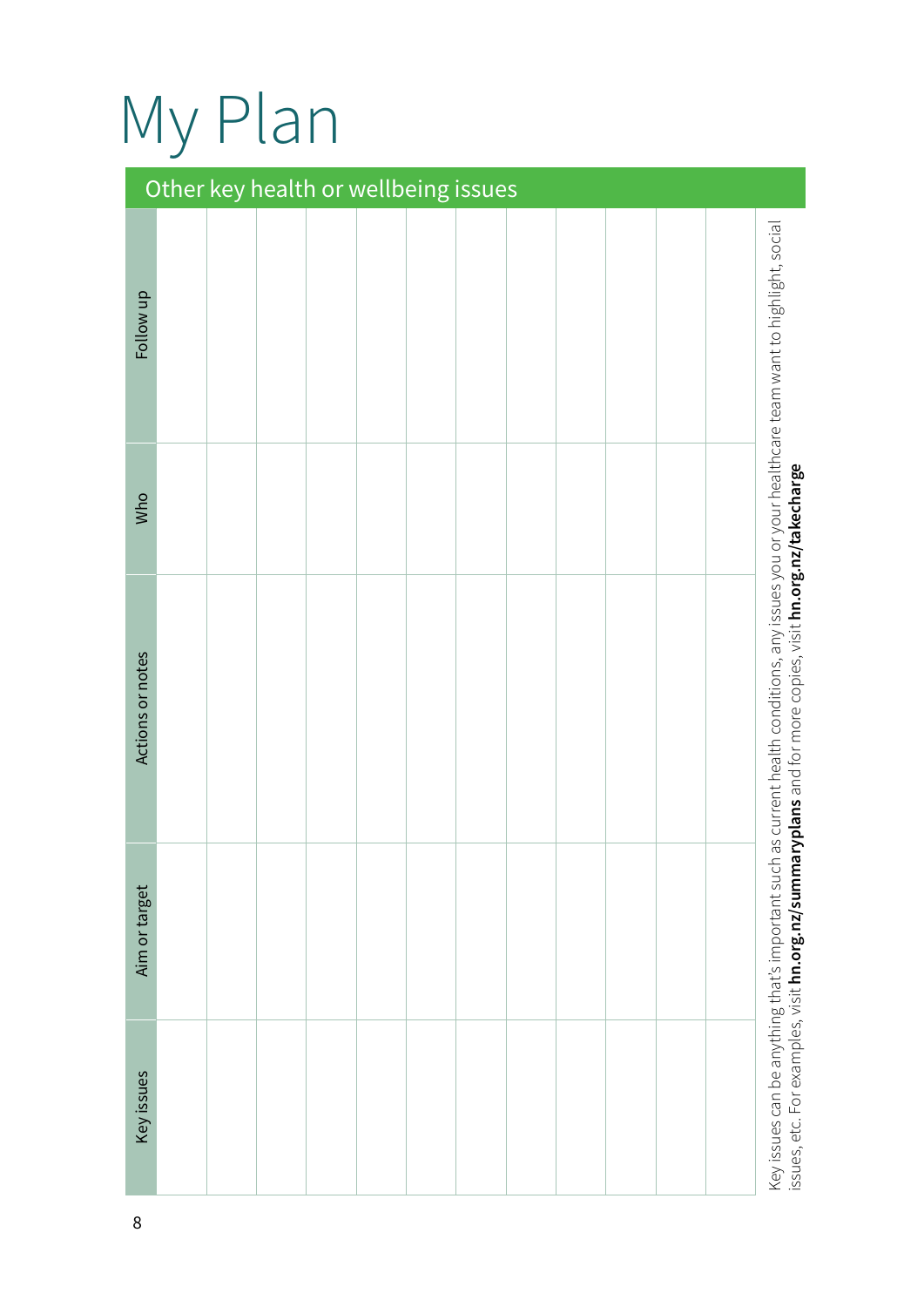## What to do when unwell

#### My early warning signs plan — what I need to do

Also known as an acute plan or emergency plan

#### **FEELING GREAT**

How do I know?

#### What can I do when I'm feeling great?

#### **STARTING TO FEEL UNWELL**

How do I know?

### What can I do to feel better?

#### **GETTING WORSE**

How do I know?

What can I do?

#### **EMERGENCY**

How do I know it's an emergency?

What should I do?

Learn more at: www.hn.org.nz – Search for **action plans**. In emergencies, dial 111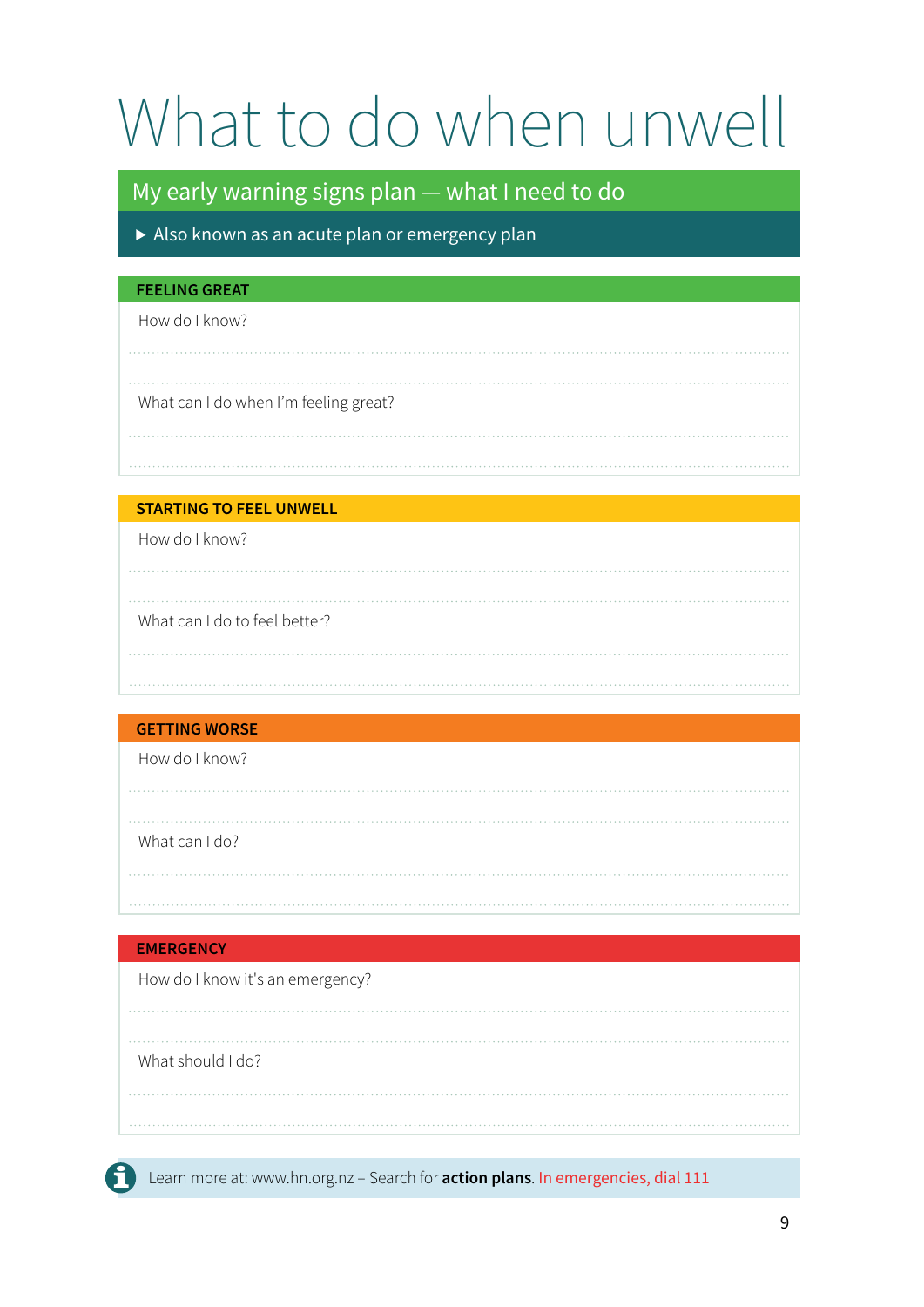## My Progress

### To keep track of my health

Choose and add other areas you'd like to track such as peak flow levels, HbA1C (diabetes level), uric levels, physical activity, waist circumference, heart age, mood, overall wellbeing, pain levels etc.

| Name:                 | Target: | Date: | Date: | Date: | Date: |
|-----------------------|---------|-------|-------|-------|-------|
| <b>Blood Pressure</b> |         |       |       |       |       |
| Weight                |         |       |       |       |       |
| Cholesterol           |         |       |       |       |       |
|                       |         |       |       |       |       |
|                       |         |       |       |       |       |
|                       |         |       |       |       |       |
|                       |         |       |       |       |       |
|                       |         |       |       |       |       |
|                       |         |       |       |       |       |
|                       |         |       |       |       |       |
|                       |         |       |       |       |       |
|                       |         |       |       |       |       |
|                       |         |       |       |       |       |
|                       |         |       |       |       |       |
|                       |         |       |       |       |       |
|                       |         |       |       |       |       |
|                       |         |       |       |       |       |
|                       |         |       |       |       |       |
|                       |         |       |       |       |       |
|                       |         |       |       |       |       |

For more copies, visit **www.hn.org.nz/takecharge**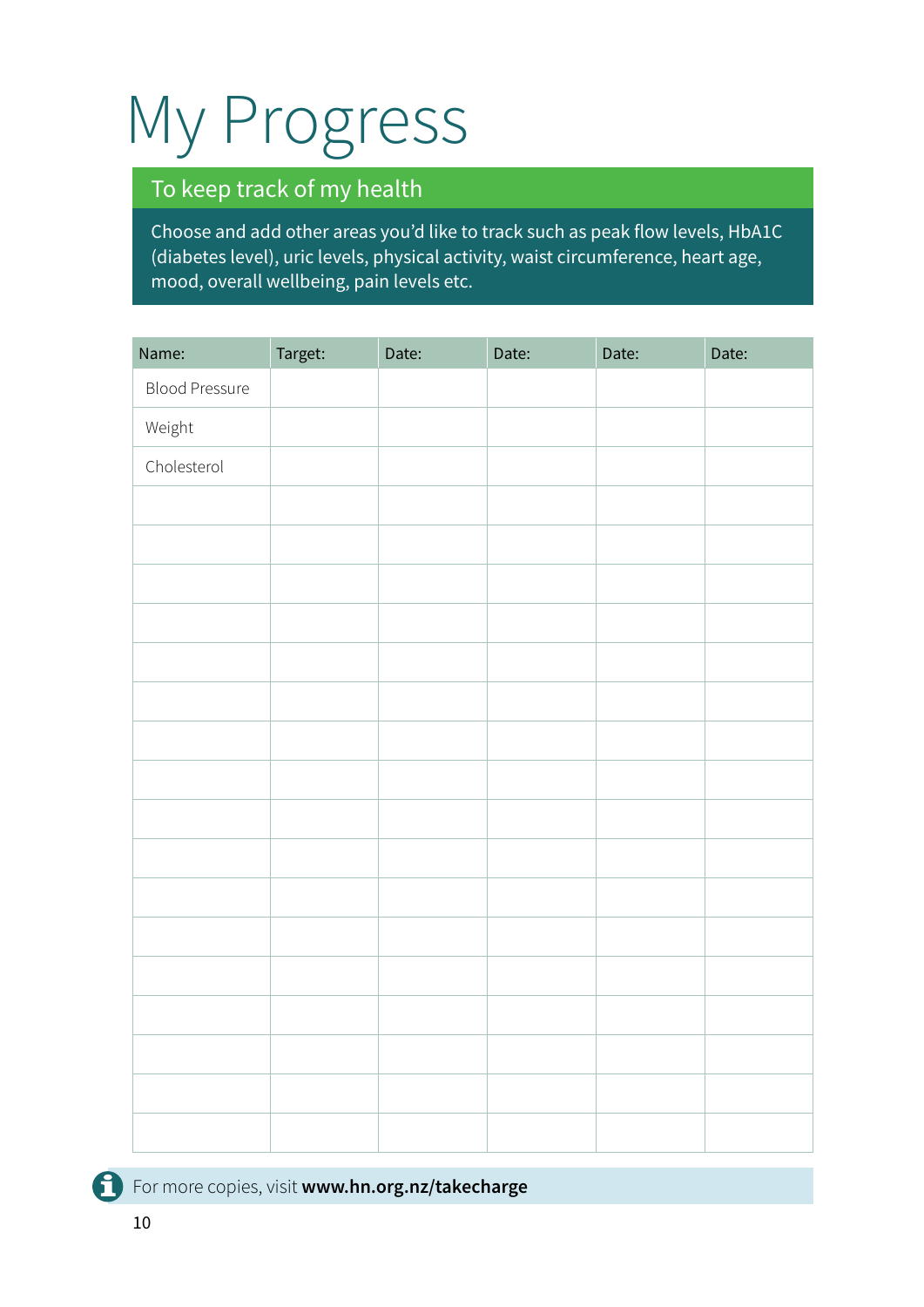# My check-ups

|                                             |          |             |                  |  |  |           |           | To keep track of my regular check-ups and appointments |         |                                               |
|---------------------------------------------|----------|-------------|------------------|--|--|-----------|-----------|--------------------------------------------------------|---------|-----------------------------------------------|
| Total                                       |          |             |                  |  |  |           |           |                                                        |         |                                               |
| Dec                                         |          |             |                  |  |  |           |           |                                                        |         |                                               |
| $\stackrel{\textstyle\sim}{\textstyle\sim}$ |          |             |                  |  |  |           |           |                                                        |         |                                               |
| Oct                                         |          |             |                  |  |  |           |           |                                                        |         |                                               |
| Sep                                         |          |             |                  |  |  |           |           |                                                        |         |                                               |
| Aug                                         |          |             |                  |  |  |           |           |                                                        |         |                                               |
| $\Xi$                                       |          |             |                  |  |  |           |           |                                                        |         | copies, visit www.hn.org.nz/takecharge        |
| Jun                                         |          |             |                  |  |  |           |           |                                                        |         |                                               |
| VeW                                         |          |             |                  |  |  |           |           |                                                        |         |                                               |
| Apr                                         |          |             |                  |  |  |           |           |                                                        |         |                                               |
| Nar                                         |          |             |                  |  |  |           |           |                                                        |         |                                               |
| Feb                                         |          |             |                  |  |  |           |           |                                                        |         |                                               |
| Jan                                         |          |             |                  |  |  |           |           |                                                        |         |                                               |
| Visit                                       | GP Visit | Nurse Visit | Specialist Visit |  |  | Dietitian | Eye Check | Feet Check                                             | Dentist | Use the blank rows for other visits. For more |